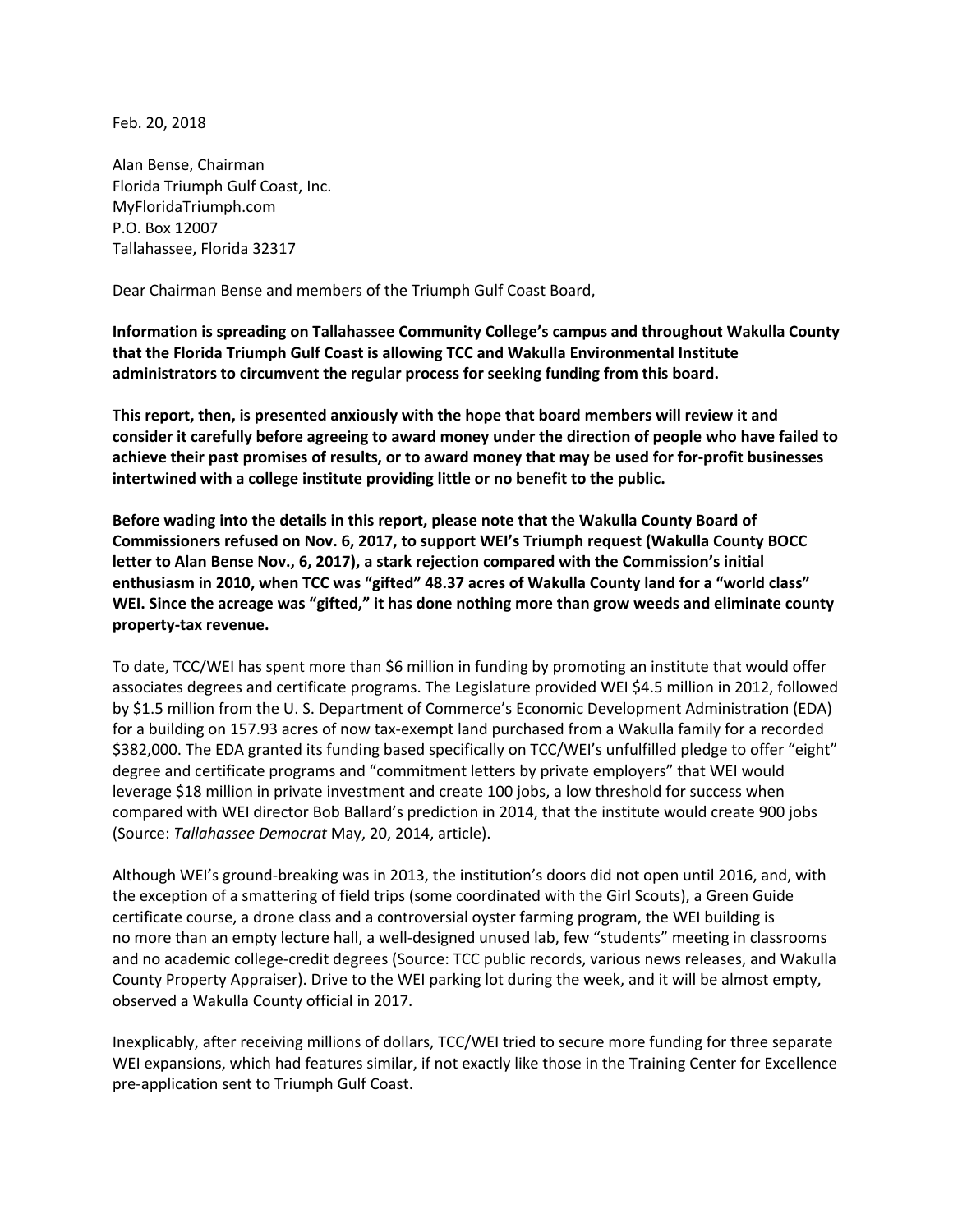# **TCC/WEI'S TRAIL of REJECTED QUESTS FOR EXPANSION**

Ballard's past WEI expansion attempts have been thwarted by public opposition because the proposals intruded and/or competed with other government services and local businesses, threatened the environment and appeared to waste tax dollars. Those attempts include:

- A defeated 2013 proposal to locate a garbage transfer center at a warehouse in the marshland area of Wakulla County where trucks would haul waste materials for "students" to be trained to sort the contents. This proposal was vehemently opposed at a public meeting at Posey's restaurant in Panacea, in part because of the threat to the local environment and criticism the garbage company had received in another county,
- A defeated 2014 proposal for WEI to have a 50-year lease on 2,000 acres of Cherokee Sink next to the world-famous Wakulla Springs, where "students" would be trained to conduct prescribed burns that state foresters routinely conduct, manage invasive plants, re-open a swimming hole, and run an RV park and campground that would compete with local parks and unnecessarily duplicate state park training. The proposal was scrapped in response to public criticism at a meeting inconveniently held in Leon County, which, nevertheless, was a packed house with 200+ interested residents, and
- A muted 2017 proposal to take over 90 acres of coastal land in Panacea to establish an eco-training center that called for more classrooms, research cabins, tiny houses, a hospitality center, zip lines, an animal rescue center and medical center, and open pavilions. Following an inquiry in April 2017, the 90 acres remain on the county tax rolls.

# **WEI'S QUESTIONABLE OYSTER FARMING PROGRAM**

When evaluating WEI's oyster program, it is relevant to state that the program is not a state requirement for aquaculture: oyster farmers in Florida are required simply to buy a state license, watch a 15-minute video and lease submerged land approved by Florida's Cabinet.

To promote WEI in its pre-application for funding a \$15-million expansion, Ballard claims that "Wakulla County is now a national leader in oyster production." WEI's oyster production state audits indicate that statement is not accurate, and calls into question the claim that a WEI Training Center of Excellence would "change the livelihood for all residents in the County and across Northwest Florida."

Furthermore, under the leadership of TCC president Jim Murdaugh and WEI director Ballard, the WEI "mission" to help struggling fishermen affected by the BP oil spill was never realized. Instead WEI's oyster program has become an opportunity to "change the livelihoods" and interests of a select group, including Wakulla County commissioner Jerry Moore and his wife, Virginia, Ballard's octogenarian mother and stepfather, Jamie Grooms, former director of the Florida Institute for the Commercialization of Public Research, and an entrepreneur with a TCC business partnership on TCC's campus (Sources: Florida Division of Corporations, TCC public records and FICPR records).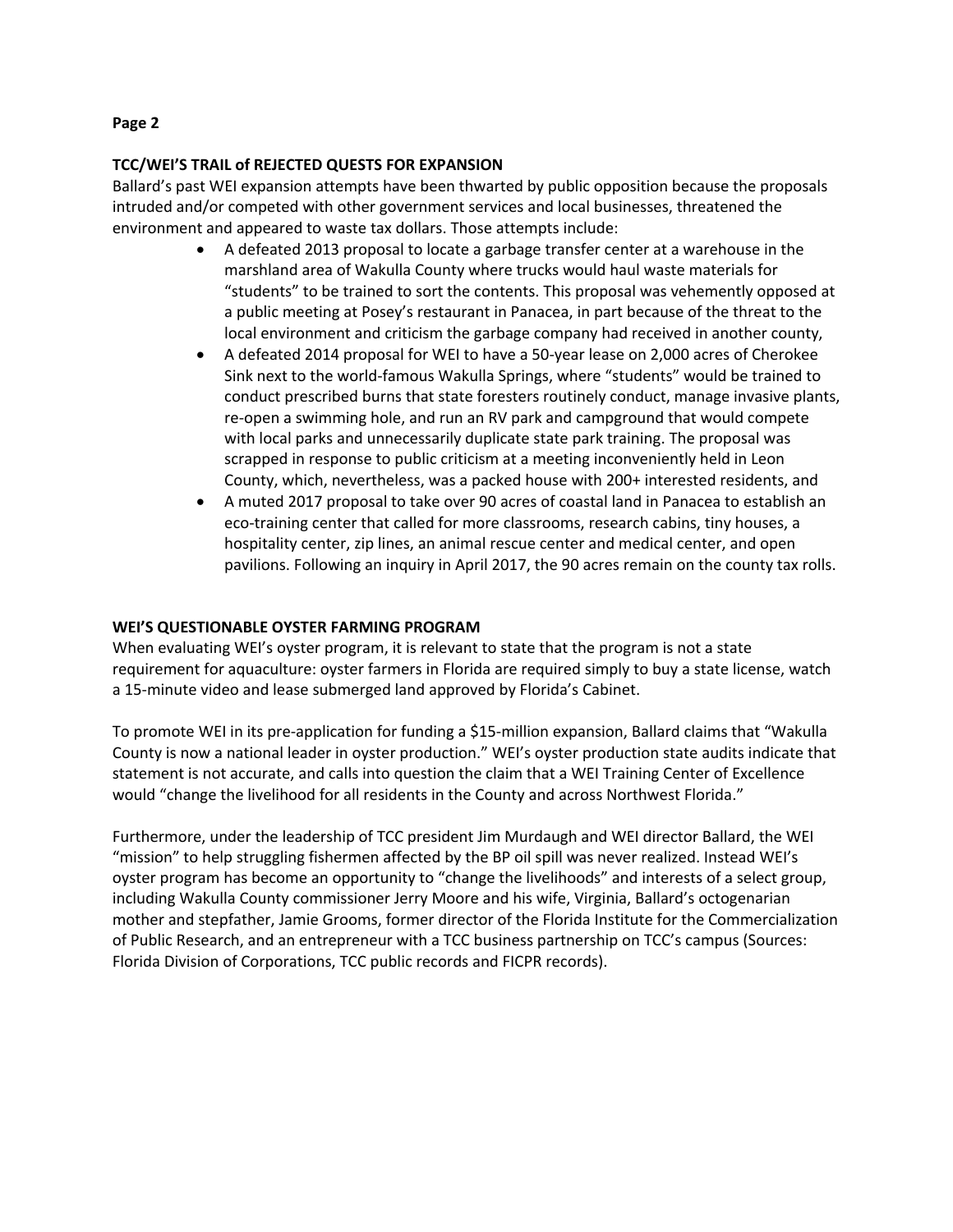## **PAGE 3**

# **WEI'S 2014 OYSTER CLASS**

Ballard controls WEI's oyster program, which began in January 2014, with a class of 10 hand-picked "students," an alternate, and a Panacea seafood dealer, who did not participate. Each student was given an interest-free loan of \$7,500, funded by TCC's Foundation, to cover the cost of a 1.5 acres of submerged land approved by the Florida Cabinet and leased by the Florida Department of Agriculture and Consumer Services, oyster cages for growing oysters, spat (baby oysters) and navigational poles.

Ballard hired an instructor at a higher rate of pay for TCC adjunct professors even though the instructor had no oyster farming experience and no college degree (Source: TCC public record). Ballard justified the higher pay by saying the instructor had to work with students out of class.

With TCC approval, Ballard promoted his oyster program as a revitalization for Wakulla County's struggling fishing industry, but Ballard ignored Wakulla County fishermen and oystermen, who asked to be considered for the class (Source: Fishermen Shorty Robbins, Don Porter and Thea Taylor). Although the fishermen could have farmed oysters without WEI instruction, Ballard's class offered the coveted interest-free \$7,500 loans, which were to be paid back by oyster profits.

Four of Ballard's hand-picked 2014 students were a Wakulla County real-estate broker, land investor, videographer and a lobbyist. The other six had a variety of fishing experiences.

Midway through the 12-week class, Ballard announced the students' loan repayment would be increased to as much as \$18,000. Students balked at the midstream contractual change, and one student, a commercial fisherman, was subsequently dropped from the class after complaining about the change and quality of the instruction. The student filed suit for breach of contract and received \$30,000 in a settlement (Source: Taylor v. Tallahassee Community College and TCC Board of Trustees).

Meanwhile, the class hobbled along because, among many problems, Ballard had failed to secure aquaculture permits and spat (baby oysters-for planting) was unusable. Eventually, Ballard was forced to move students' oyster farms from Wakulla County waters to shellfish leases held by a student in Alligator Harbor in Franklin County, where the student rented the leases to WEI for \$900 a month<sup>1</sup>.

#### **WEI'S 2015 OYSTER CLASS**

 $\overline{a}$ 

Ballard taught the 2015 class, even though he had no formal training or expertise in oyster farming, and included his friend and business associate, Wakulla County commissioner Jerry Moore, as a student. After the hand-picked 2015 class began in the fall, Ballard required students to sell their oysters to the student-owned Panacea Area Oyster Co-op, which had, as one of its principals, Commissioner Moore (Source: WEI's March 17, 2016, amended contract with oyster students<sup>2</sup>).

With class funding from a \$250,000 appropriation from the Florida Legislature, Ballard again chose a student roster of Tallahassee business owners, including one owner who is in partnership with TCC on TCC property beside TCC's Tallahassee campus (Source: 2015-2016 Appropriations, Leon County Property Appraiser). Again Wakulla County oyster harvesters and fishermen were by-passed (Source: Thea Taylor, Don Porter).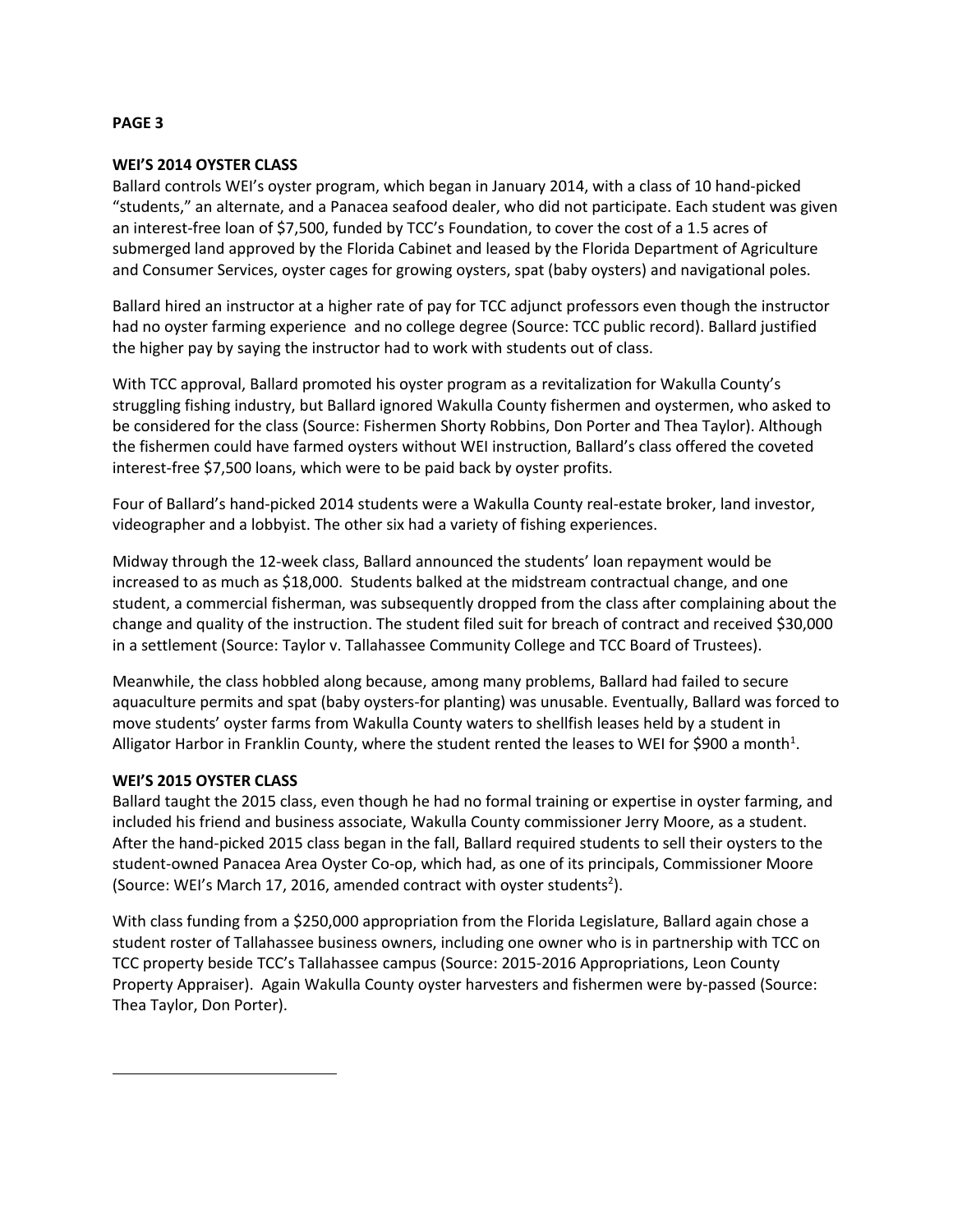# **PAGE 4**

l

In a Sept. 27, 2015 *Tallahassee Democrat* article, Commissioner Moore, Ballard's 11th student, said he paid \$15,400 to be in the class, which met on nights of regular county commission meetings. Moore told the *Democrat* that his wife, Virginia, would attend the class when he couldn't be there. In 2016, Virginia Moore also became one of Ballard's fulltime students.

Emails between Moore and Ballard show they had an ongoing friendly social and business relationship. Moore, on Sept. 26, 2013<sup>3</sup>, offered to have the county administrator arrange county support for Ballard's aquaculture program, and on June 15, 2014<sup>4</sup>, the two men had a friendly personal exchange. In 2012, an email shows Moore asking Ballard to take TCC's President Murdaugh on a tour of land Moore wanted to sell to TCC. Ballard responded in the positive (Source: Aug. 15, 2012, TCC email exchange between Ballard and Moore<sup>5</sup>). Moore was also a member of the WEI Advisory Committee and has often touted the success of the oyster program by claiming, like Ballard, that it would create hundreds of jobs.

During the class, Ballard presented a March 17, 2016, addendum to student contracts requiring them to sell their oysters to the Panacea Area Oyster Company LLC (PAOC), until they paid back their interestfree loans. The principals in this co-op, established in February 2016, were Commissioner Jerry Moore and 2014 students - the retired real-estate broker and the land investor (Source: Florida Division of Corporations and TCC oyster class records).

Also, in February 2016, Moore and Ballard, and other "student" business associates, registered the Panacea Oyster Co-op Corporation (POCC) and bought land at Shell Point in Wakulla County to develop their own oyster cooperative for buying and selling oysters (Source: Florida Division of Corporations and Wakulla County Property Appraiser). Moore also was in that co-op until September 2017, when he removed his name as a principal.

Ballard has stated he does not receive earnings from the Panacea Oyster Co-op Corporation. It may be relevant to note that Ballard's octogenarian mother and her husband each hold a submerged-land lease in Wakulla waters. Both relatives lived in South Florida in 2015, when they acquired their leases. Ballard's mother now has a townhouse in Wakulla County. (Source: Florida Division of Corporations and Wakulla County Property Appraiser).

# **NO LIVEABLE INCOME AND BENEFIT FOR WAKULLA COUNTY**

The FDACS audit for 2015 shows three 2015 students planted a total of 362,500 oysters and harvested none (Source: FDACS 2016 shellfish audit<sup>6</sup>).

A confusing FDACS audit also shows six 2014 students reported in 2016 planting 373,332 oysters and harvesting 85,754. Eight students, however, reported a harvest even though three of them planted no oysters, suggesting they harvested oysters transplanted from other leases (Source: FDACS 2016 shellfish audit<sup>7</sup>). In addition, the 2014 instructor reported planting 10,000 oysters in 2016 and harvesting none.

At a sale price of \$ .50 per oyster, the eight students grossed, on average, an income of \$5,359.63, which is more than \$18,000 below the federal poverty level for a family of four in 2016.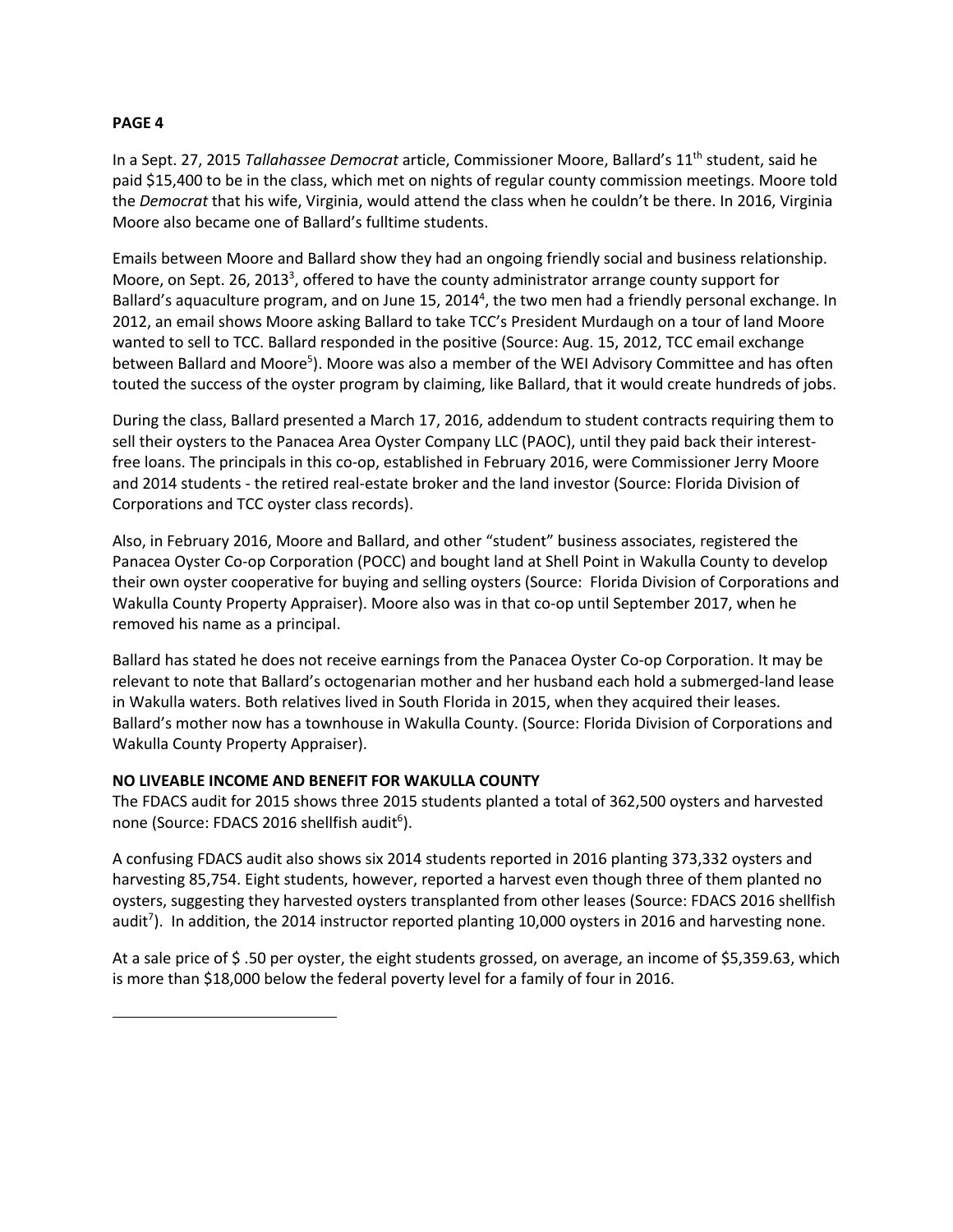$\overline{a}$ 

# **WEI'S 2016 OYSTER CLASS FORCED TO SELL OYSTERS TO THE BALLARD/MOORE CO-OP**

Ballard, again, taught the 2016 oyster class, hand-picked the students, and offered submerged-land leases and interest-free funding to students. Among the students were attorneys, state workers, various business owners and three commercial fishermen, if a charter boat captain can be counted as a commercial fisherman. The actual number of students is not clear since Ballard initially claimed there were 15 in the class and later said there were 24. Citing FERPA, TCC refused a public records request for a list of the names of students in the 2016 class, even though it produced rosters for 2014 and 2015.

Added late to the class was Don Porter, a commercial fisherman, who was rejected by Ballard for two years, but, by pressing Ballard, was instructed by him to call Career Source/Capital Region to secure a \$15,400 grant (Source: An Oct. 18, 2016 telephone conversation with Don Porter and Dana Peck, and an email exchange with Dee Robinson, CareerSource).

Virginia Moore, wife of Commissioner Jerry Moore, also joined the 2016 class.

As WEI's director and a principal in the Panacea Oyster Co-op Corporation, Ballard, in 2016, asked TCC's lawyers for advice on the involvement of Ballard and TCC with the for-profit oyster co-op and ways to make the co-op eligible for grants (Source: TCC's Sept. 19, 2016, agenda and *The Wakulla News*, Oct. 27, 2016). In the *Wakulla News* article, Ballard described a plan to hand over oyster co-op land to TCC to make companies eligible for lucrative grants; TCC, in turn, would rent the land back to the co-op and the co-op would conduct business. The following are Ballard's questions, many of which are part of a current "arrangement" with TCC/WEI and the for-profit Panacea Oyster Co-op Corporation:

- Can TCC "force" oyster program students to sell their oysters to only one co-op,
- Can a co-op donate 2 percent of its annual income to TCC,
- Can a co-op provide TCC with permanent boat slip,
- Can a co-op donate a marina, fish house and nearby warehouse to TCC and TCC lease it back for \$1,
- Can TCC put its logo on another company's property signs,
- Can a co-op get insurance and include TCC as additional insured,
- Can a co-op enter into an agreement which commits TCC to getting grants for the company,
- Is there liability or conflict of interest if B Ballard enters into an agreement with a company he is involved with,
- Is TCC prohibited from WEI aquaculture class competing with private commercial interests, and
- Is it more beneficial for TCC to do output/requirements contract for students selling oysters to the co-op.

While Ballard was seeking ways for TCC/WEI to be merged with his co-op, TCC leased WEI office space to Ballard's co-op, and shared an insurance policy with Southern-Owners Insurance Company (Source: Oct. 31, 2016 lease agreement<sup>8</sup> and insurance policy<sup>9</sup>).

Last fall, as a delayed cautionary measure in requiring students to sell oysters to his co-op, Ballard asked TCC's Board of Trustees at the Nov. 20, 2017, meeting for a vote of approval for an arrangement between his co-op and TCC/WEI with assurance to the trustees that the arrangement posed no problem.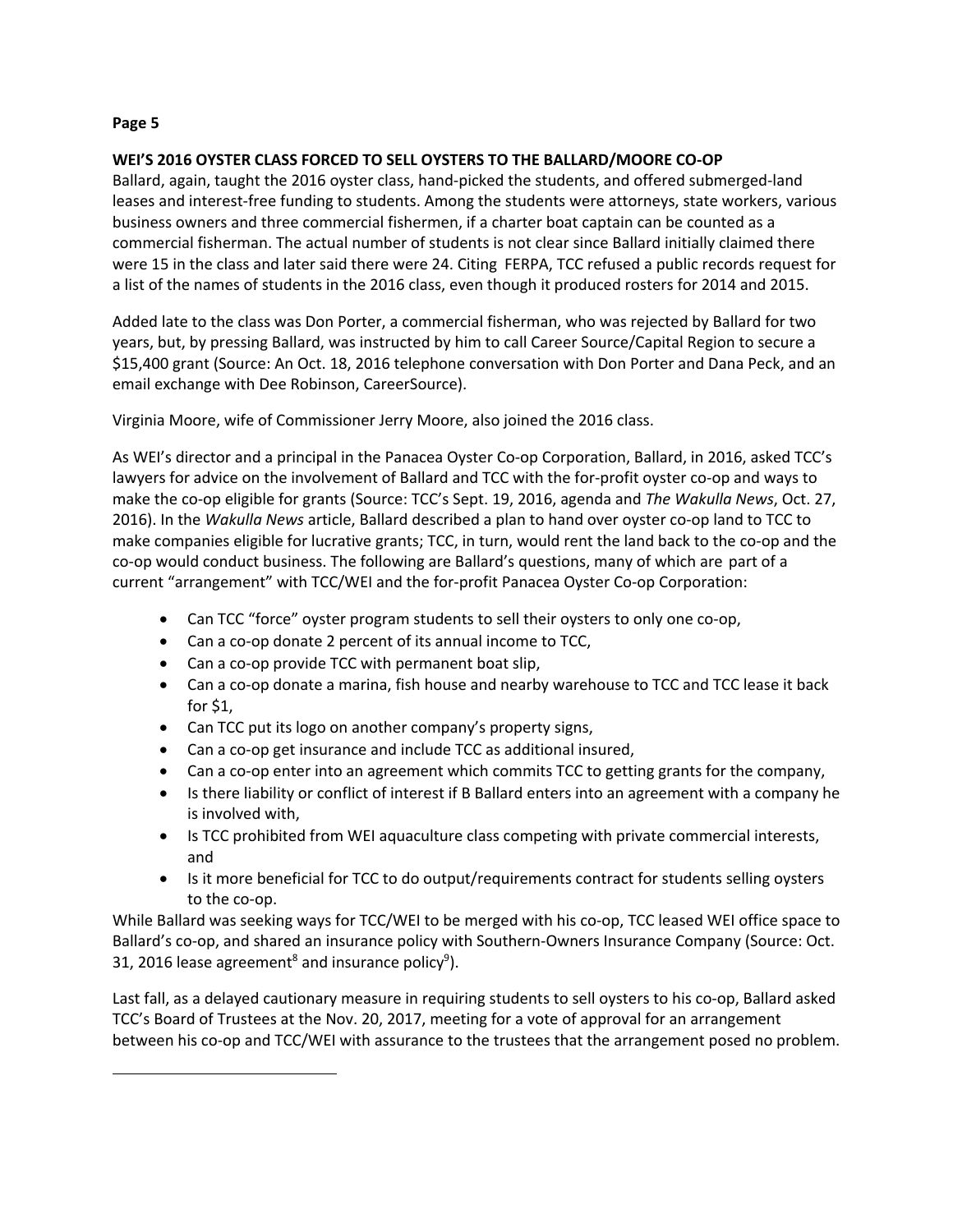$\overline{a}$ 

Trustee Karen Moore recused herself from voting because her company conducts business with the coop, but Trustee Frank Messersmith voted in support of the arrangement even though he became one of the principals of Ballard's co-op in March 2017. Messersmith says he serves only because of his ties to the community. Those ties include his wife, Quincee Messersmith, who has filed to be a candidate this year for Wakulla County commissioner, and, if elected, would be Commissioner Moore's successor.

# **WHERE DID WEI'S 370,089 OYSTERS GO?**

The 2016 FDACS audit of oyster production on Wakulla and Franklin county leases shows that one 2016 student planted 20,000 oysters and independent oyster farmers (some of whom may be students) planted a total of 1,898,500 oysters.

Ballard's mother and stepfather reported planting 1,300,000 oysters of the 1,898,500 oysters, and Ballard reported planting an additional 1,255,000 on WEI's five acres of leased-submerged land, which makes Ballard's WEI and relative oyster planting a total of 2,555,000 oysters of the 4,453,500 oysters.

Ballard's relatives harvested 2,984 oysters; Ballard, however, reported a harvest of 370,089 oysters, which raises the question of where the oysters went. WEI's lease with the state prohibits the institute from using oysters for commercial purposes, and is restricted to growing oysters only for research, education, demonstration and training. Ballard has yet to publicly account for the use of 370,089 oysters harvested on the five-acre WEI lease; FDACS suggested WEI transferred oysters from its lease to students as part of the educational process, a position which appears to contradict a 2015 email prohibiting "adjunct" commercial endeavor transfers (Source: Sept. 29, 2015<sup>10</sup> and Aug. 9, 2017<sup>11</sup> email exchanges with FDACS).

# **BALLARD AND MOORE'S CO-OP AND ITS TEMPORARY PRESIDENT**

Jamie Grooms was president of the Panacea Oyster Co-op Corporation in June 2016 (Source: Florida Division of Corporations). Grooms, until Feb. 23, 2016, was the director of the Florida Institute for the Commercialization of Private Research (FICPR), a non-profit organization, which, through the Florida Technology Seed Capital Fund, provides investments in companies that meet statutory and other investment guidelines. On and before Feb. 22, 2016, Moore, as a commissioner, was working with Grooms to secure funding for "his," meaning Grooms', oyster co-op in Wakulla County (Source: Email exchanges on Feb. 22, 2016<sup>12</sup> and Feb. 23, 2016<sup>13</sup> between Moore, Kent Watson, Economic Development Liaison for then-U.S. Rep Gwen Graham, regarding Grooms).

When Grooms' employment ended at FICPR on Feb. 23, he joined the Panacea Oyster Co-op Corporation as president, and, in September, the co-op (Moore, Ballard, Grooms and others) realized success in their quest for money by receiving \$289,087.50 from the FICPR. Last year, on June 2, 2017, Gov. Rick Scott vetoed the 2017 – 2018 \$5.5 million legislative appropriation to the FICPR.

# **COMMISSIONER MOORE'S INSIDE OYSTER-FARMING ADVANTAGE**

The FDACS's Division of Aquaculture is responsible for submitting proposals to the Florida Cabinet for 1.5 acre submerged-land leases for the cultivation of shellfish. In October 2016, FDACS had 16 available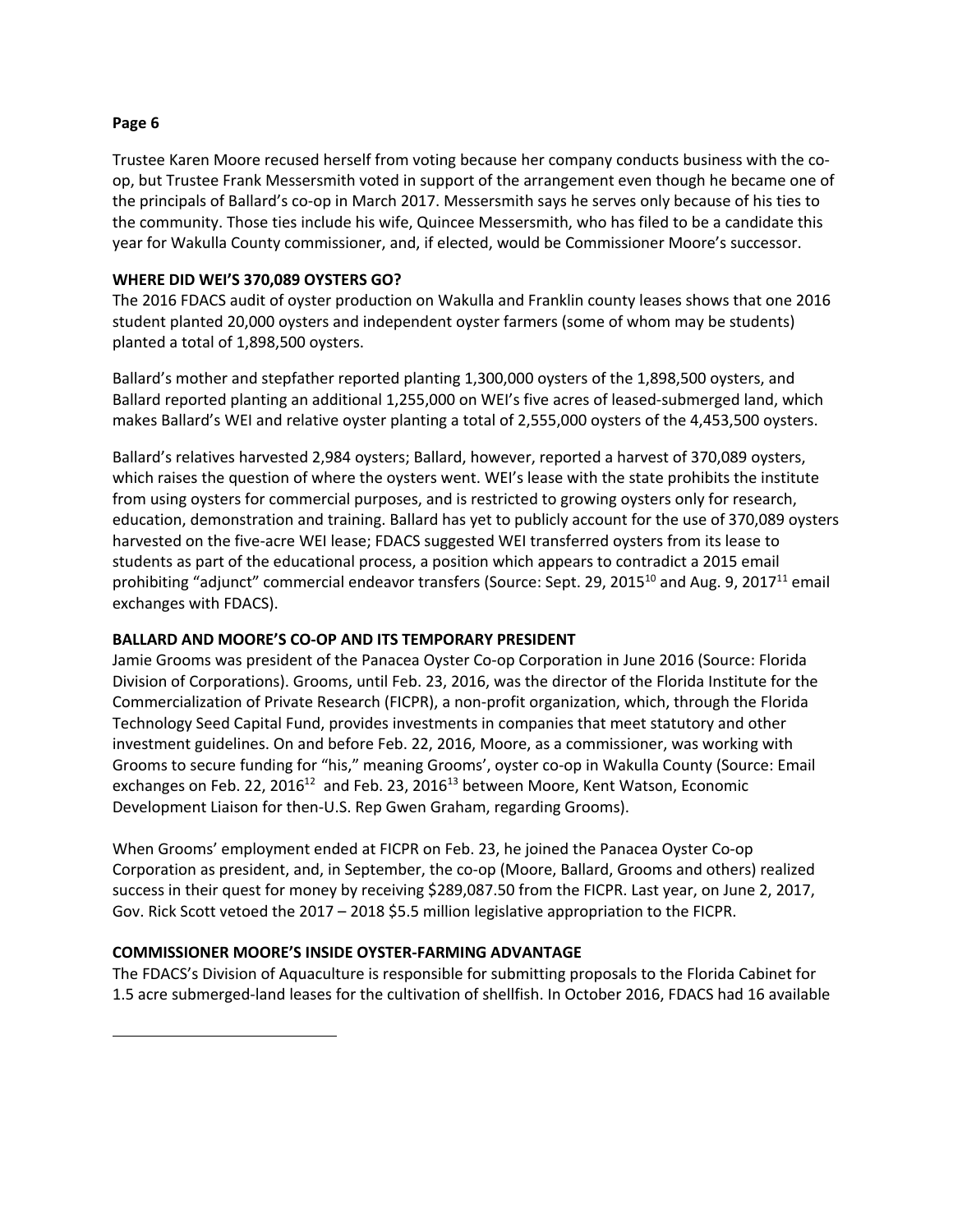$\overline{a}$ 

leases and 26 hopeful Wakulla County prospective leaseholders. To determine who the lucky leaseholders would be, FDACS Aquaculture administrators held a lease-assigning event in Wakulla County and, in attendance was Ballard, who sat beside Commissioner Moore and his wife, Virginia.

When the leases were announced, the 16 selected leaseholders included one lease for Moore and another for Moore's wife (Source: FDACS public announcement of lessees at the IFAS Extension Office in Wakulla County, Oct. 24, 2016).

One of the requirements for submerged-land lessees is that leases are worked at least once a week by the lessee. Neither 76-year-old Moore, nor his 75-year-old wife, nor Ballard's octogenarian mother or step-father has been observed routinely working the leases.

# **CAREERSOURCE CAPITAL REGIONAL DEVELOPMENT FUNDING FOR WEI OYSTER STUDENTS**

Until 2017, CareerSource Capital Regional Development was housed in TCC's Wakulla Center in rental space at a local bank, which TCC rented for \$110,000 in 2016. The Center, which had offered GED and other college support for Wakulla County students, suspended some services because the Center was being renovated as the future home of the CareerSource Capital Region office (TCC Board of Trustees Sept. 19, 2015 meeting agenda). After TCC spent tens of thousands of dollars on the renovation, CareerSource moved offices to a strip mall on U. S. Highway 319, where it is presently located.

One of the functions of CareerSource Capital Region was, in 2016, at the request of Ballard, to supply \$15,400 grants to people who wanted interest-free money to farm oysters (Source: Conversation with oyster program participant Don Porter). CareerSource said the funds came from Apalachicola Bay Fishery Disaster Recovery Project through the U. S. Department of Commerce. Each recipient was required to submit documentation that he or she was adversely affected by the fishery resource disaster that occurred for oyster stock along the west coast of Florida. Upon public request, CareerSource submitted a list of six recipients. The list omitted Porter, who was later acknowledged as a recipient in an email exchange (Source: Jan. 25, 2017 email from CareerSource Capital Region<sup>14</sup>).

# **STATUS OF STUDENT SUCCESS AND PAYBACK OF INTEREST-FREE FUNDING**

A TCC record for the amount of money paid back to TCC/WEI by students for their interest-free funding is ambiguous, but indicates that the oyster program has been a losing proposition for taxpayers. The records show:

Five on nine students in Class 1 (the 2014 class) are reported by TCC to have paid \$9,399.33 each in "collective sales" from Alligator Harbor by the end of 2015, with no remaining balance; one student paid back \$10,100.71 by the end of 2015, with no remaining balance, and three students had remaining balances totaling \$18,327.89<sup>15</sup>.

There is no record of sales or payment by a tenth student added when one original student was dropped by the instructor from the class and settled a legal dispute for \$30,000.

None of the 10 students in Class 2 (the 2015 class) has paid back the \$15,400 for the class, although five have made partial payments totaling \$11,165.79. The outstanding amount owed,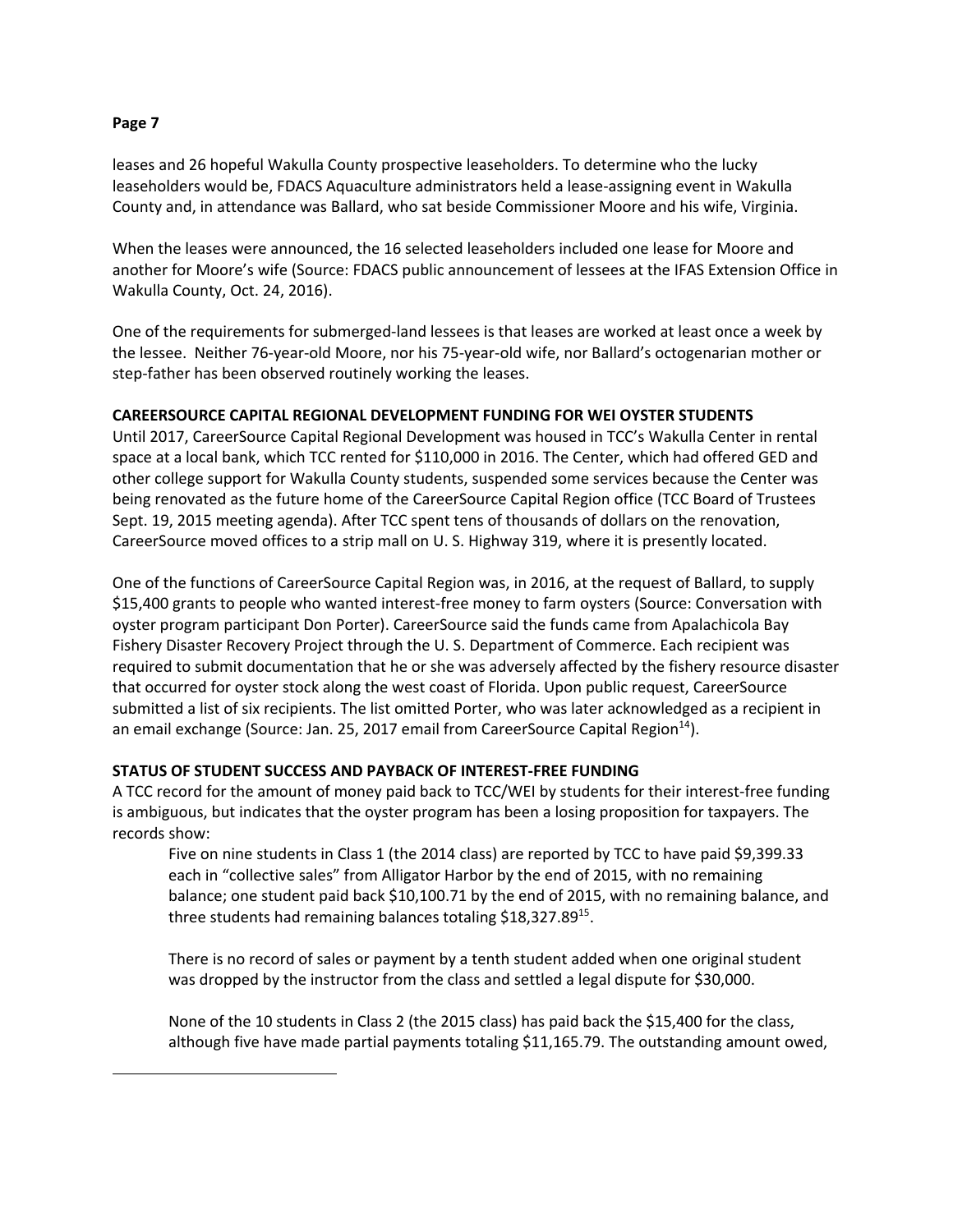# **WEI'S BETRAYAL**

paybacks in 2016, as of this month.

One of the compelling arguments for spending millions of tax dollars to establish WEI was Wakulla's deteriorating commercial fishing industry, with emphasis on the oyster industry. If funded, WEI argued it would save the "sons of oystermen." Contrary to what has been said, Wakulla County's struggling fishermen have not benefitted to any great extent from the TCC/WEI oyster program.

TCC reported on Feb. 2, 2018, is  $$139,212.13^{16}$ . TCC supplied no record for oyster sales or

The selection of students in WEI's oyster classes each year excluded most commercial fishermen. The exclusion was so disturbing that Wakulla County oystermen wrote a letter to Florida's governor, legislator, Cabinet members and TCC trustees in 2015, that WEI's Ballard was filling his oyster program with politically connected business people, lawyers, a land developer, a retired real-estate broker, a videographer, a lobbyist and a business person with close ties to TCC (Source: Oct. 5, 2015 letter<sup>17</sup>).

The WEI oyster program also created further distress for commercial fishermen by farming oysters in Apalachee Bay waters along the coastline of Wakulla County where they interfered with the mullet run during the mullet season and crabbing and the safety of recreational and commercial boaters.

After publicly registering their complaints, members of the Wakulla Commercial Fishermen's Association Inc., FDACS Division of Aquaculture and the Florida Fish and Wildlife Conservation Commission in Tallahassee on March 30, 2017, addressed the following grievances:

- Oyster-lease farms placed in traditional fishing areas, specifically crabbing areas in Skipper Creek and the fall mullet run in Spanish Channel, which are critically important sources of income for commercial fishermen in Wakulla County. Florida law prohibits using traditional fishing areas for purposes that interfere with commercial fishing,
- Prohibited metal poles placed by oyster leaseholders in the water, which create boat hazards for anyone and everyone in Wakulla County waters (regulated by the U. S. Coast Guard),
- Failure to enforce U. S. Army Corps of Engineers SAJ-99 and terms of the state's submergedland lease agreements that hinder the ability of commercial fishermen to make a living,
- Oyster farmers posting "No Trespassing" signs on leases, even though they have no proprietary rights over Wakulla's navigable waters, and
- Staking out areas for more leases, even though more than half the leases along Wakulla County's shoreline are not being planted, or harvested, according to FDACS records. The only response from WEI and Ballard has been a deaf ear.

Commercial fishermen, some of them from the Wakulla Commercial Fishermen's Association Inc. led by the former student who settled a lawsuit with TCC/WEI, were undeterred and petitioned FDACS to halt the assignment of new leases.

# **THE AMPHITHEATER**

 $\overline{a}$ 

WEI's Bob Ballard made a pitch in April 2017, to the TCC Board of Trustees to seek BP money to build a \$10-million 5,000-seat amphitheater at the Wakulla Environmental Institute on Crawfordville Highway, and told the trustees, "We'll probably get it…We should be first in line."

#### **Page 8**